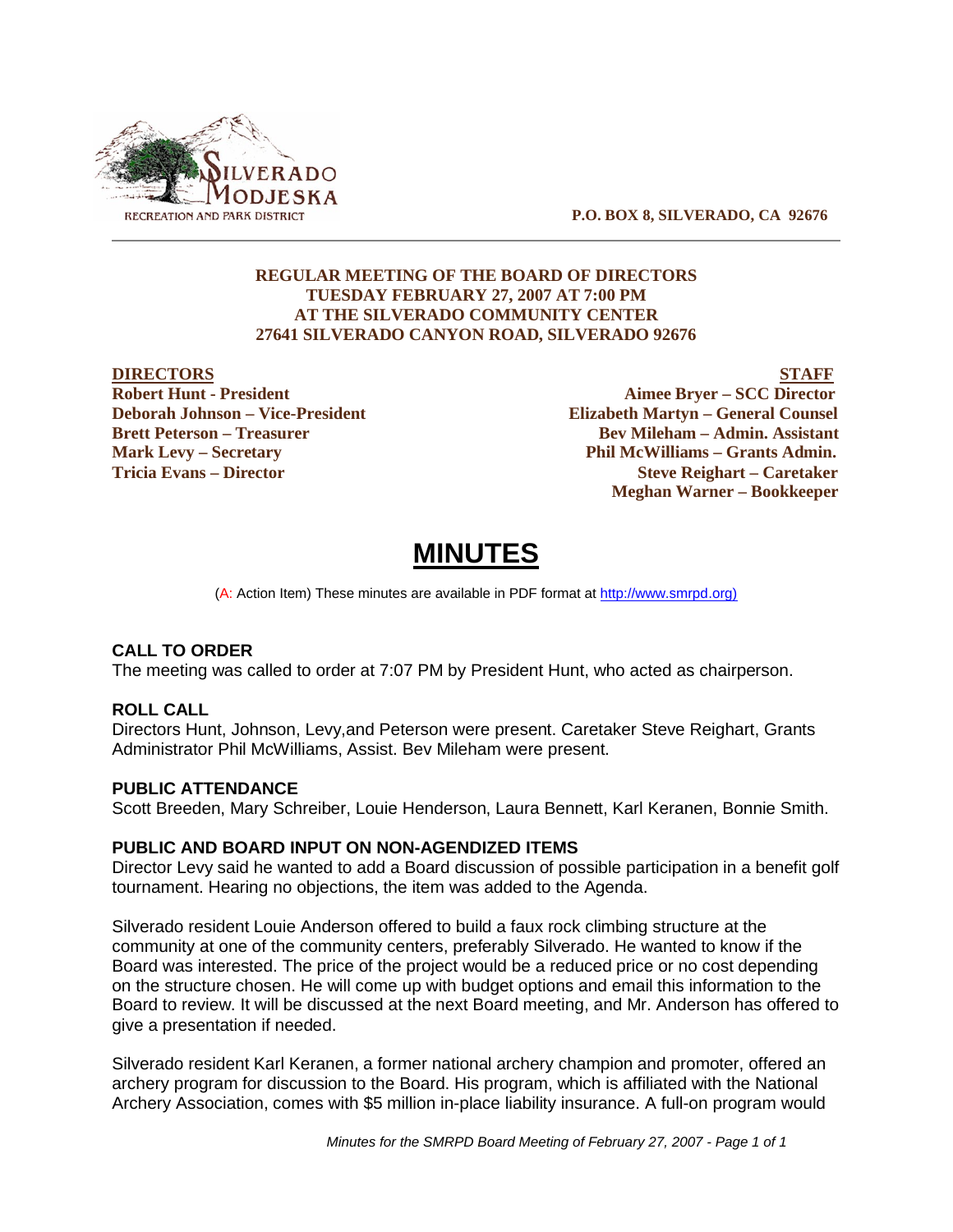require at least ten-year access to a portion of fenced flat land about the size of a football field. It would cost around \$1,500 to get a program for kids started, and much less land area. The money would pay for arrows and supplies. The larger project could provide a much-needed range for club archery members of South County, including a half-dozen colleges and universities. Mr. Keranen will continue to research different options and bring them to the next Regular Board Meeting.

# **CONSENT CALENDAR**

**1st ACTION:** Director Levy made a motion to approve sending a letter to Sen. Dianne Feinstein expressing District support for a \$3 million dollar allocation from the Land and Water Conservation Fund to purchase two inholdings (Yeager Mesa and Eagle Canyon) for the Cleveland National Forest. Director Peterson seconded. Unanimously approved.

The Board discussed a letter from the Hayward Recreation and Park District to participate in state lobbying efforts related to ERAF deductions from tax revenues. Director Hunt will consult with Counsel before responding. Director Levy discussed a CARPD letter of correspondence that discussed awards and nominations for districts. Director Levy and Phil McWilliams will work on this together and present recommendations for discussion at the next Regular Board Meeting.

**2nd ACTION:** Director Peterson made a motion to approve the Consent Calendar with the Minutes of the January 23, 2007 Regular Board Meeting, and the February 12, 2007 Open Space & Trails committee meeting. Director Johnson seconded. Unanimously approved.

# **PAYMENT OF DISTRICT BILLS**

3rd ACTION: Director Levy made a motion to approve payment of Transmittal 02-07A for Directors compensation for the Regular Board meeting of January 23, 2007 to Directors Hunt, Peterson, Evans, Johnson and Levy. Director Peterson seconded. Unanimously approved.

**4th ACTION**: Director Johnson made a motion to approve payment of Transmittal 02-07B, District Bills, \$4,667.91 total. Director Peterson seconded. Unanimously approved.

**5th ACTION:** Director Levy made a motion to approve payment of Transmittal 02-07C. \$1,956.07 total. Director Peterson seconded. Unanimously approved.

# **SILVERADO CHILDREN'S CENTER**

Children's Center Director Aimee Bryer said enrollment was up 1 child. She has been having Parent Workshops for ADD education, learning disorders and kindergarten readiness. Maintenance issues have been replacing light bulbs, fixing a gate, all the fire extinguishers have been updated and are up to code. Fundraisers are being planned.

The Ameriquest fund project at Modjeska Community Center has started. Volunteers have begun painting. A budget is being worked on and volunteer Bonnie Smith continues to assist.

# **GRANTS ADMINISTRATION REPORT**

Quotes have been requested for park landscaping maintenance but not all have come in.

**6th ACTION:** Director Hunt made a motion to approve authorization of the Facility Committee to choose a landscaping service from a minimum of three bids, not to exceed \$1,000 per month for combined locations. Director Levy seconded. Unanimously approved.

The Grants Administrator was asked to attend a Grant Workshop on March 22, 2007.